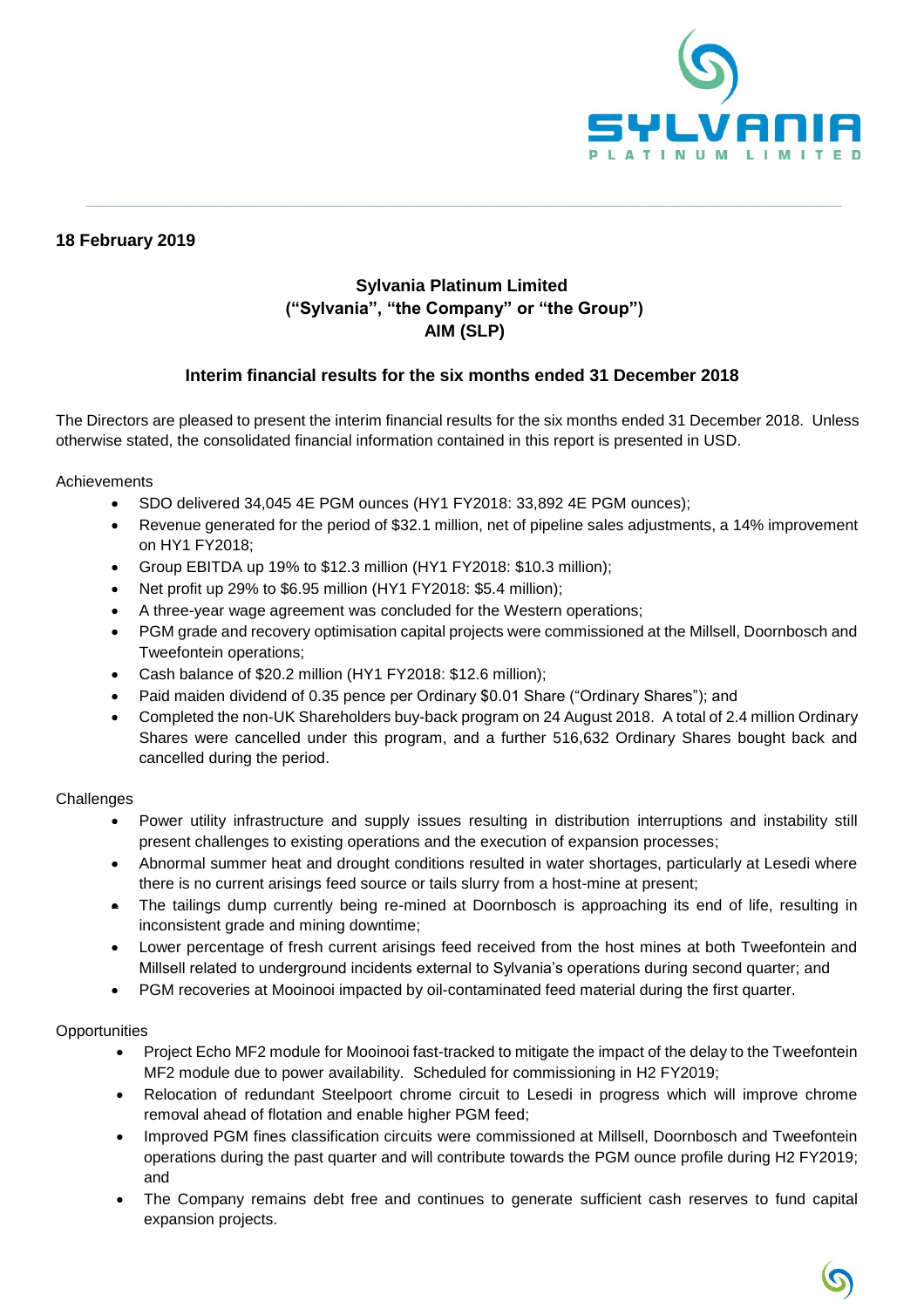Commenting on the period, Sylvania's CEO Terry McConnachie said:

*"Despite some operational challenges faced, particularly during the second half of the period, the SDO produced 34,045 4E PGM ounces, a marginal improvement on the prior year's comparative period. The management and operational teams have worked tirelessly to address these challenges and I am confident in achieving our revised production guidance of between 73,000 and 76,000 ounces for FY2019."*

|             | <b>USD</b> |           |               |                                     | <b>ZAR</b> |           |           |          |
|-------------|------------|-----------|---------------|-------------------------------------|------------|-----------|-----------|----------|
| %<br>Change | HY1 2018   | HY1 2019  | Unit          | <b>Unaudited</b>                    | Unit       | HY1 2019  | HY1 2018  | % Change |
|             |            |           |               | <b>Production</b>                   |            |           |           |          |
| 9%          | 1,097,568  | 1,195,906 | T.            | <b>Plant Feed</b>                   | T.         | 1,195,906 | 1,097,568 | 9%       |
| $-4%$       | 2.46       | 2.36      | g/t           | Feed Head Grade                     | g/t        | 2.36      | 2.46      | $-4%$    |
| 4%          | 584,850    | 607,018   | $\mathsf{T}$  | <b>PGM Plant Feed Tons</b>          | Τ          | 607,018   | 584,850   | 4%       |
| 2%          | 3.60       | 3.66      | g/t           | <b>PGM Plant Feed Grade</b>         | g/t        | 3.66      | 3.60      | 2%       |
| $-1%$       | 48.00%     | 47.65%    | %             | <b>PGM Plant Recovery</b>           | %          | 47.65%    | 48.00%    | $-1%$    |
| 0%          | 33,892     | 34,045    | Oz            | Total 4E PGMs                       | Oz         | 34,045    | 33,892    | 0%       |
| 1%          | 45,224     | 45,727    | Oz            | Total 6E PGMs                       | Oz         | 45,727    | 45,224    | 1%       |
|             |            |           |               |                                     |            |           |           |          |
| 14%         | 1,057      | 1,201     | $\sqrt{2}/oz$ | Average gross basket price          | R/oz       | 17,134    | 14,153    | 21%      |
|             |            |           |               |                                     |            |           |           |          |
|             |            |           |               | <b>Financials</b>                   |            |           |           |          |
| 12%         | 23,779     | 26,516    | \$'000        | Revenue (4E)                        | R'000      | 376,149   | 318,400   | 18%      |
| 84%         | 1,645      | 3,020     | \$'000        | Revenue (by products)               | R'000      | 42,843    | 22,032    | 94%      |
| $-7%$       | 2,755      | 2,557     | \$'000        | Sales adjustments                   | R'000      | 36,266    | 36,894    | $-2%$    |
| 14%         | 28,180     | 32,092    | \$'000        | Net revenue                         | R'000      | 455,258   | 377,330   | 21%      |
|             |            |           |               |                                     |            |           |           |          |
| 10%         | 17,032     | 18,738    | \$'000        | Operating costs                     | R'000      | 265,891   | 228,058   | 17%      |
| 24%         | 853        | 1,054     | \$'000        | General and administrative<br>costs | R'000      | 14,957    | 11,422    | 31%      |
| 19%         | 10,322     | 12,323    | \$'000        | Group EBITDA                        | R'000      | 174,859   | 138,213   | 27%      |
| -27%        | 330        | 240       | \$'000        | Net Interest                        | R'000      | 3,403     | 4,419     | $-23%$   |
| $-5%$       | 2,504      | 2,367     | \$'000        | Taxation                            | R'000      | 33,594    | 33,529    | 0%       |
| 19%         | 2,723      | 3,241     | \$'000        | Depreciation and<br>amortisation    | R'000      | 45,988    | 36,461    | 26%      |
| 29%         | 5,400      | 6,954     | \$'000        | Net profit                          | R'000      | 98,679    | 72,306    | 36%      |
|             |            |           |               |                                     |            |           |           |          |
| $-15%$      | 4,509      | 3,855     | \$'000        | Capital Expenditure                 | R'000      | 54,696    | 60,376    | $-9%$    |
|             |            |           | $R/\$$        | Ave R/\$ rate                       | $R/\$$     | 14.19     | 13.39     | 6%       |
|             |            |           |               |                                     |            |           |           |          |
| 60%         | 12,644     | 20,220    | \$'000        | Cash Balance                        | R'000      | 286,928   | 177,269   | 62%      |
|             |            |           |               |                                     |            |           |           |          |
|             |            |           |               | <b>Unit Cost/Efficiencies</b>       |            |           |           |          |
| 10%         | 502        | 550       | $\sqrt{2}/oz$ | SDO Cash Cost Per 4E<br>PGM oz      | R/oz       | 7,805     | 6,728     | 16%      |
| 9%          | 377        | 410       | $\sqrt{2}/oz$ | SDO Cash Cost Per 6E<br>PGM oz      | R/oz       | 5,814     | 5,042     | 15%      |
| 10%         | 526        | 577       | $\sqrt{2}/oz$ | Group Cash Cost Per 4E<br>PGM oz    | R/oz       | 8,194     | 7,043     | 16%      |
| 9%          | 394        | 430       | $\sqrt{2}/oz$ | Group Cash Cost Per 6E<br>PGM oz    | R/oz       | 6,100     | 5,268     | 16%      |
| 11%         | 532        | 590       | $\sqrt{2}/oz$ | All-in sustaining cost (4E)         | R/oz       | 8,369     | 7,127     | 17%      |
| 9%          | 636        | 692       | $\sqrt{2}/oz$ | All-in cost (4E)                    | R/oz       | 9,819     | 8,515     | 15%      |
|             |            |           |               |                                     |            |           |           |          |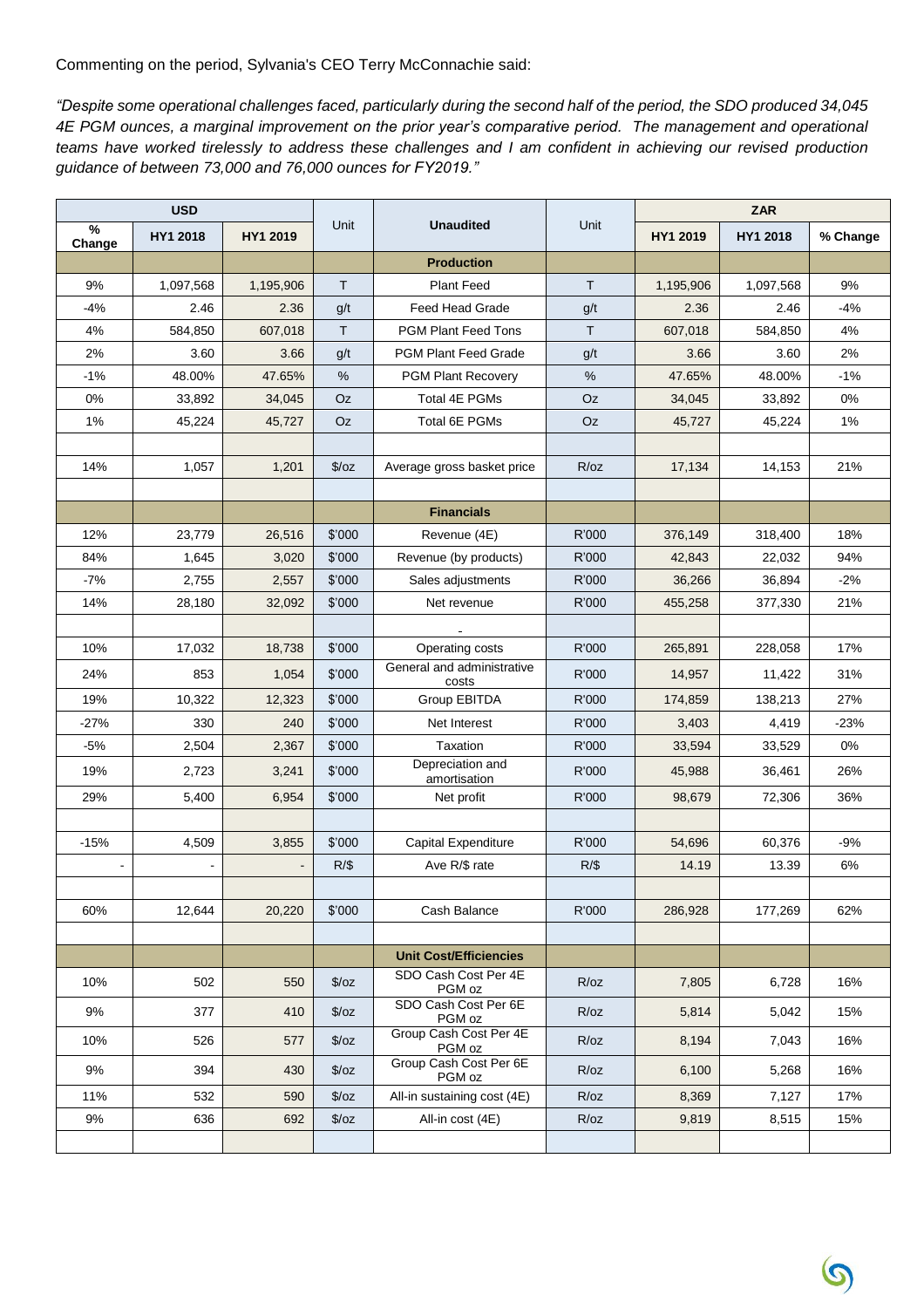The Sylvania cash generating subsidiaries are incorporated in South Africa with the functional currency of these operations being ZAR. Revenues from the sale of Platinum Group Metals ("PGM's") are incurred in USD and then converted into ZAR. The Group's reporting currency is USD as the parent company is incorporated in Bermuda. Corporate and general and administration costs are incurred in USD, GBP and ZAR.

For the six months under review, the average ZAR:USD exchange rate was ZAR14.19:\$1 and the closing exchange rate was ZAR14.44:\$1.

## **A. OPERATIONAL OVERVIEW**

#### **Health, safety and environment**

There were no significant health or environmental incidents during the period, with Lesedi and Millsell achieving seven and four-years Lost Time Injury ("LTI") free respectively. Tweefontein and Doornbosch operations have also remained LTI free for more than six years.

Health, safety and environmental compliance remains a key priority for the Company and the combined effort between management and all the employees across the operations, together with the overall safety culture, have contributed towards the high safety standards and plant conditions.

#### **Operational performance**

The Sylvania Dump Operations ("SDO") achieved 34,045 ounces for the period, a marginal improvement on the 33,892 ounces for the comparative period in the prior year. Although lower than planned, this was still a fairly solid performance from most operations under very difficult operational circumstances, especially in the second quarter, which had a direct impact on ounce production.

Cash costs per ounce for the SDO increased by 16% in ZAR terms, primarily as a result of Lesedi's larger contribution of PGM ounces for the full H1 FY2019 period compared to only two months in the H1 of FY2018. Lesedi was acquired by the Group in November 2017 and work continues to bring its cash costs down in line with other operations. However, the unit cost at Lesedi was particularly high during the past period due to low PGM production brought about by water shortages. Additional re-mining cost at Doornbosch related to the re-mining challenges on the current dump. With most of the challenges now resolved and mitigation measures implemented, it is expected that cash costs will improve in line with the forecast increased ounce production in H2 FY2019.

In USD terms, this increase in cash costs was limited to 10% as a result of the weaker ZAR exchange rate compared to the comparative period in the prior year.

A three-year wage agreement, on behalf of the employees, for the Western operations was concluded during the period with the National Union of Mineworkers. This agreement is in line with the industry salary benchmarks and the SDO cost forecasts going forward.

#### **Operational challenges**

Although the half-year on half-year PGM production improved marginally, the six-monthly production was lower than planned primarily due to a combination of lower PGM plant feed tons and recovery efficiencies. The Lesedi operation in particular experienced significant downtime during November and December 2018 due to water shortages in the area, resulting in the plant only being able to treat 52% of its planned treatment tonnage for the second quarter. Doornbosch's dump re-mining, where the current dump is reaching its end of life, experienced significant downtime and feed instability that impacted negatively on plant throughput and recovery efficiencies.

Other contributors affecting PGM production include the lower percentage of fresh current arisings feed received from the host mines at both Tweefontein and Millsell during the last quarter, following DMR safety stoppages related to underground incidents external to Sylvania's operations, as well as oil contaminated feed material impacting recoveries during the first quarter at Mooinooi.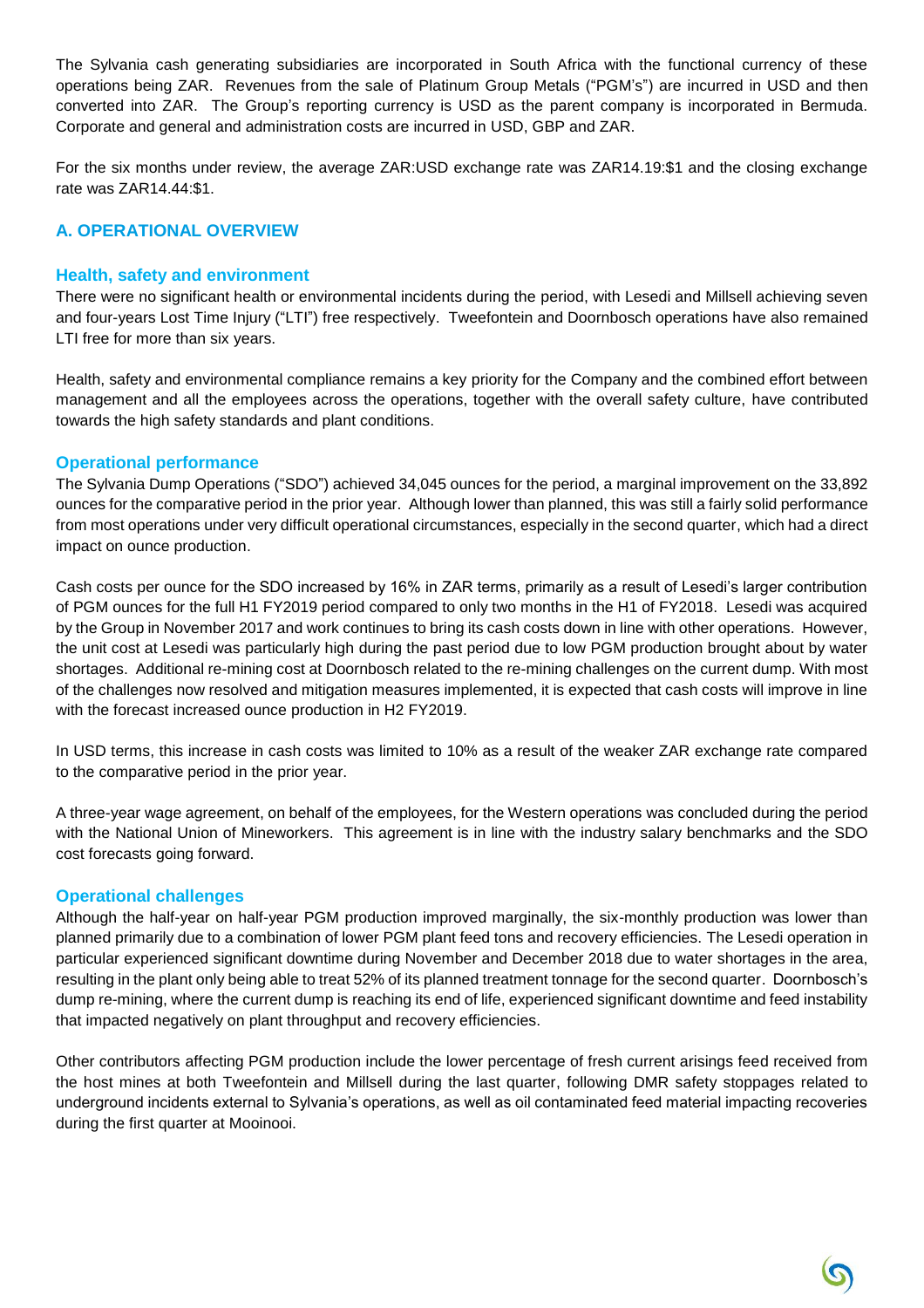## **Capital Projects**

The Project Echo MF2 modules are progressing well with the Millsell and Doornbosch MF2 modules in operation since early 2018 and Mooinooi MF2 module under construction and expected to be commissioned during the last quarter of this financial year.

Doornbosch MF2 performed according to design since commissioning, but Millsell MF2 was performing below design and had some initial challenges related to new fines flotation technology implemented on this plant, which were only resolved with the retrofit and commissioning of new high-intensity flotation mechanisms in the circuit towards the end of 2018. The MF2 plants at both operations are expected to deliver to full potential going forward.

Delays in the roll-out of the Project Echo MF2 at Tweefontein, due to power constraints, were counteracted by fasttracking the module at Mooinooi which is progressing well. Construction at Tweefontein is expected to begin towards the end of 2019, depending on completion of an infrastructure upgrade by the national power utility to ensure stable and reliable supply to both the host mine and Sylvania's operation. The upgrade by the power utility has commenced and expected to commission by FY2020.

The Lesedi chrome plant project, comprising the dismantling and relocation of the redundant Steelpoort chrome circuit, has commenced and is expected to be completed in the second half of the financial year. This will enable chrome removal ahead of Lesedi's PGM plant, aligned with the standard SDO operating model employed at existing operations in the Group, and will contribute towards higher PGM feed grades and ounce production at the operation.

PGM grade and recovery optimisation initiatives, incorporating proprietary processing modifications, that were identified at Millsell, Doornbosch and Tweefontein operations, were completed towards the end of the period. The process circuit modifications utilise enhanced fine screening technology for more efficient upgrading of PGMs and optimisation postcommissioning is complete for all plants. This will assist in enhancing PGM recoveries towards obtaining planned annual production.

#### **Outlook**

Management have taken necessary action and implemented various improvement measures to address the challenges experienced during the first half of the year in order to mitigate their impact and to ensure that planned production targets are met for the remainder of the year. Although the SDO team is continuously looking at ways to compensate for H1 losses during H2, we have revised the current PGM production guidance for the 2019 financial year to between 73,000 and 76,000 ounces from 76,000 to 78,000 ounces. Cash generation and delivering on capital projects also remain key focus areas.

## **B. FINANCIAL OVERVIEW**

| <b>CONSOLIDATED STATEMENT OF PROFIT OR LOSS</b>                                                        | <b>Notes</b>   | 31 December 2018                   | 31 December 2017                |
|--------------------------------------------------------------------------------------------------------|----------------|------------------------------------|---------------------------------|
| For the half year ended 31 December 2018                                                               |                | \$                                 | \$                              |
| Revenue                                                                                                | 1              | 32,092,210                         | 28,179,974                      |
| Cost of sales                                                                                          |                | (21, 958, 523)                     | (19,755,236)                    |
| Gross profit                                                                                           |                | 10,133,687                         | 8,424,738                       |
| Other income<br>Other expenses<br>Operating profit before net finance income and income<br>tax expense | $\overline{2}$ | 34,256<br>(1,086,176)<br>9,081,767 | 5,056<br>(855,459)<br>7,574,335 |
| Finance income                                                                                         |                | 423,423                            | 469,576                         |
| Finance costs                                                                                          |                | (183,625)                          | (139,104)                       |
| Profit before income tax expense                                                                       |                | 9,321,565                          | 7,904,807                       |
| Income tax expense                                                                                     |                | (2,367,469)                        | (2,504,486)                     |
| Net profit for the period                                                                              |                | 6,954,096                          | 5,400,321                       |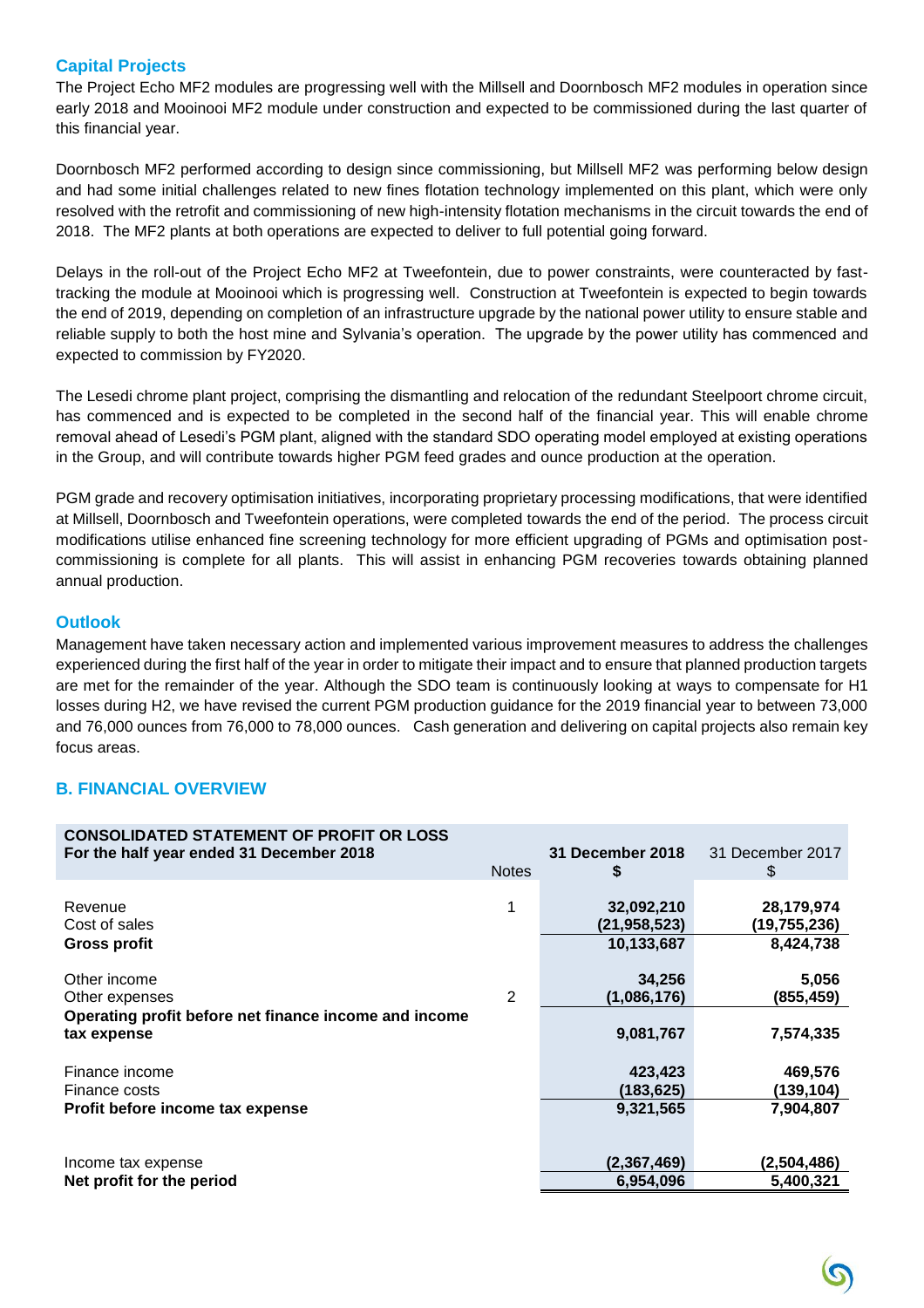|                                                                 | <b>Cents</b> | <b>Cents</b> |
|-----------------------------------------------------------------|--------------|--------------|
| Profit per share for profit attributable to the ordinary equity |              |              |
| holders of the Company:                                         |              |              |
| Basic earnings per share                                        | 2.43         | 1.88         |
| Diluted earnings per share                                      | 2.41         | 1.86         |

1. Revenue is generated from the sale of PGM 6E ounces produced at the seven retreatment plants, net of pipeline sales adjustments. 2. Other expenses relate to corporate activities and include consulting fees, audit fees, travel, advisor and PR costs, share registry costs, Directors' fees, share based payments and other smaller administrative costs.

The Gross basket price for PGMs for the six months to 31 December 2018 was \$1,201/ounce compared to \$1,057/ounce for the period ended 31 December 2017. Although the average price of Platinum has dropped, the steady increase in both Palladium and Rhodium prices have had a favourable impact on the basket price.

The Group recorded net revenue of \$32.1 million for the six months to December 2018, as a result of the higher basket price. Revenue from by-products increased by \$1.4 million compared to the comparative period in the prior year. The Iridium price increased from an average of \$969 to \$1,452 per ounce in the two respective periods. Ruthenium increased from an average of \$98/ounce for the six months to 31 December 2017 to an average of \$262/ounce for the six months to 31 December 2018, a 167% improvement.

The cost of sales are the direct and indirect costs of producing the PGM concentrate and amounted to ZAR265.9 million for the reporting period compared to ZAR228.1 million in the six months to 31 December 2017. The inclusion of the full six months of the Lesedi operation acquired in November 2017, at a higher operating cost model, has impacted the total operating costs against the comparative period in the prior year which only included two months for Lesedi. The significant categories of direct costs include salaries and wages of ZAR98.1 million (H1 FY2018: ZAR86.5 million), mining costs of ZAR27.5 million (H1 FY 2018: ZAR21.9 million), engineering and maintenance of ZAR26.0 million (H1 FY2018: ZAR21.7 million), reagents and milling costs of ZAR23.9 million (H1 FY2018: ZAR16.7 million) and electricity of ZAR35.5 million (H1 FY2018: ZAR26.4 million).

The depreciation and amortisation charges were incurred on property plant and equipment at the SDO. The increase in cost from ZAR36.5 million (H1 FY2018) to ZAR46.0 million was due to the commissioning of the Project Echo MF2 modules, the PGM grade and recovery optimisation process projects as well as Sylvania Lesedi forming part of the Group for six months (H1 FY2018: two months).

Group cash costs were ZAR8,194/ounce compared to ZAR7,043/ounce in the corresponding period in the prior year, mainly due to the total operational costs increasing, and the ounces remaining static in comparison with the corresponding prior period. The cost per ounce is expected to be reduced going forward as Project Echo and optimisation project ounces come on stream and continued cost saving initiatives at Lesedi in the second half of the financial year. The all-in sustaining cost ("AISC") for the Group was ZAR8,369/ounce and an all-in cost ("AIC") of ZAR9,819/ounce for the period to 31 December 2018, of which ZAR1,400/ounce is attributable to the capital expenditure on Project Echo and plant optimisation. This compares to the AISC and AIC for 31 December 2017 of ZAR7,127/ounce and ZAR8,515/ounce respectively.

General and administrative costs were \$1.0 million for the six months to 31 December 2018. These costs are incurred in USD, GBP and ZAR and relate mainly to share registry costs, advisory and public relations costs, consulting and legal fees and stock exchange costs.

Interest is earned on surplus cash invested in South Africa at an average interest rate of 7% per annum. A portion of cash is held in ZAR to fund the remainder of Project Echo and any other strategic production optimisation projects when identified. Interest is paid on instalment sale agreements for the purchase of movable plant and vehicles.

Income tax is paid in ZAR on taxable profits generated at the South African operations. Income tax for the six months to 31 December 2018 was ZAR36.0 million compared to ZAR25.8 million for 31 December 2017. Deferred tax movements for the Group relate mainly to the unredeemed capital expenditure and provisions.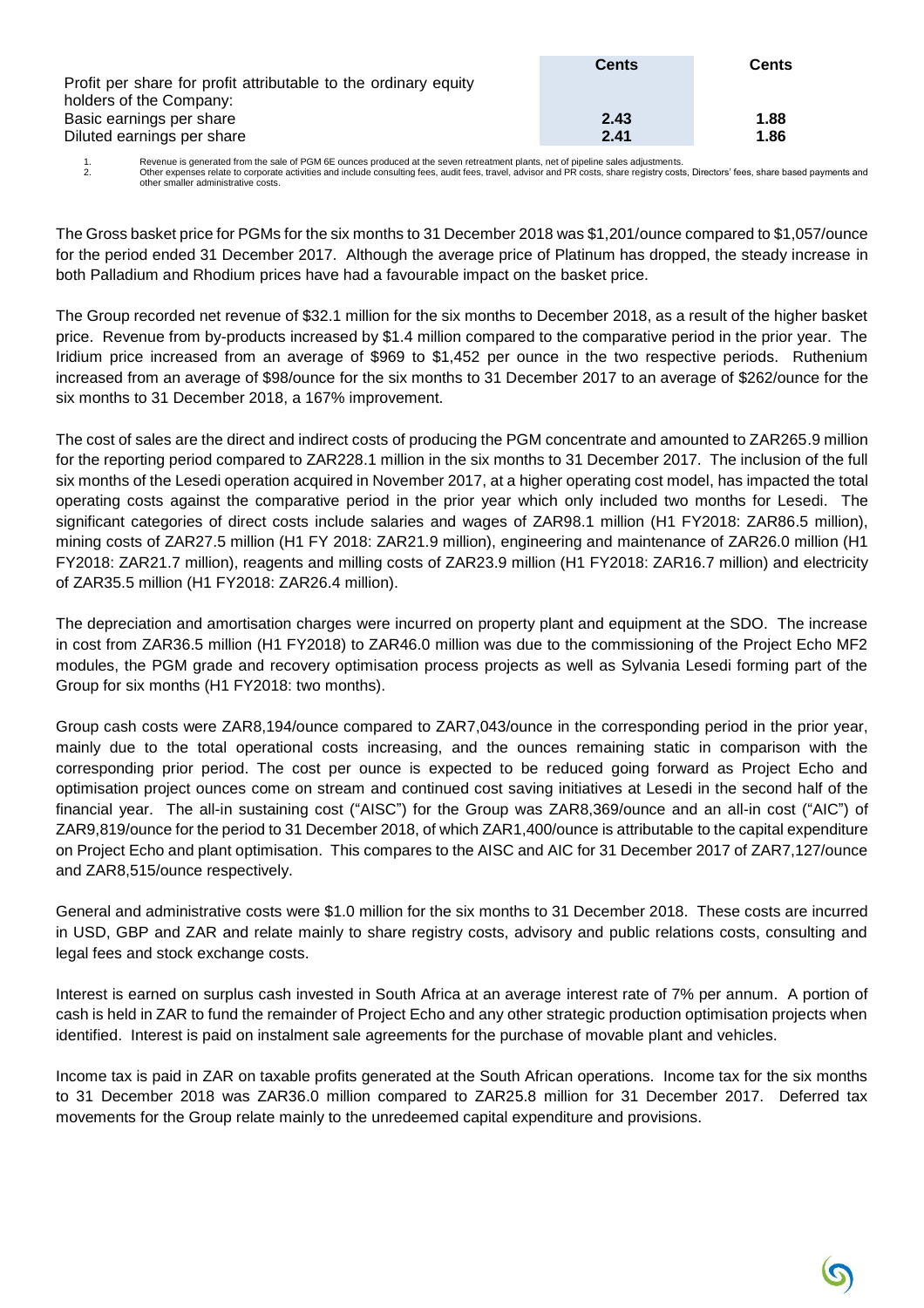| <b>CONSOLIDATED STATEMENT OF CASH FLOWS</b>                |              |                  |                        |
|------------------------------------------------------------|--------------|------------------|------------------------|
| For the half year ended 31 December 2018                   | <b>Notes</b> | 31 December 2018 | 31 December 2017<br>\$ |
| Net cash inflow from operating activities                  | 3            | 11,925,688       | 7,141,597              |
| Net cash outflow from investing activities                 | 4            | (3,439,432)      | (9,740,912)            |
| Net cash outflow from financing activities                 | 5            | (1,476,214)      | (1,243,466)            |
| Net increase/(decrease) in cash and cash equivalents       |              | 7,010,042        | (3,842,781)            |
| Effect of exchange fluctuations on cash held               |              | (806, 024)       | 1,165,703              |
| Cash and cash equivalents beginning of reporting<br>period |              | 14,016,407       | 15,321,117             |
| Cash and cash equivalents, end of reporting period         |              | 20,220,425       | 12.644.039             |

3. Net cash inflow from operating activities includes a net operating cash inflow of \$14,081,494, net finance income of \$347,985 and taxation paid of \$2,503,791.<br>Net cash outflow from investing activities includes payments

4. Net cash outflow from investing activities includes payments for property, plant and equipment of \$3,740,596, exploration and evaluation assets of \$113,933, loan to joint<br>arrangement \$195,788, cash inflow for rehabilita 5. The net cash outflow from financing activities consists of the repayment of borrowings of \$65,311, payments for share transactions of \$119,606 and dividends declared and paid of \$1,290,254.

Cash is held in USD and ZAR. As at 31 December 2018, the Company's cash and cash equivalents balance was \$20.2 million. Cash generated from operations was \$11.9 million for the reporting period, which includes an outflow of \$1.7 million for working capital changes and \$2.5 million paid for income tax. The Company spent \$3.9 million on capital expenditure and paid \$1.3 million out in dividends. An amount of \$0.6 million was withdrawn from the investment relating to the rehabilitation guarantees and was transferred to an insurance facility for these guarantees. With the majority of the cash generated and held in ZAR, the depreciation of the ZAR against the USD decreased the reported cash balance since the last reporting date of 30 June 2018 by \$0.8 million.

The trade and other receivables have been split and invoiced trade receivables and contract assets are shown separately on the face of the Statement of Financial Position in line with the new disclosure requirements of IFRS 15 *Revenue from Contracts with customers*. Contract assets is the sales provision for the concentrate delivered, but not yet invoiced to the refineries.

The Group capital expenditure for the six months to 31 December 2018 was \$3.9 million. This spend comprises \$2.0 million of Project Echo, \$0.5 million on specific production optimisation projects and \$1.4 million on stay in business capital.

| <b>CONSOLIDATED STATEMENT OF FINANCIAL POSITION</b> |              | 31 December 2018 | 31 December 2017 |
|-----------------------------------------------------|--------------|------------------|------------------|
|                                                     | <b>Notes</b> | \$               | \$               |
| <b>Assets</b><br><b>Non-current assets</b>          |              |                  |                  |
| Equity-accounted investees                          | 6            | 441,017          | 474,418          |
| Other financial assets                              | 7            |                  | 1,143,988        |
| Exploration and evaluation assets                   |              | 57,050,976       | 58,376,482       |
| Property, plant and equipment                       |              | 34,762,216       | 40,748,694       |
| Deferred tax asset                                  |              | 320,091          |                  |
| <b>Total non-current assets</b>                     |              | 92,574,300       | 100,743,582      |
|                                                     |              |                  |                  |
| <b>Current assets</b>                               |              |                  |                  |
| Cash and cash equivalents                           | 8            | 20,220,425       | 12,644,039       |
| Trade and other receivables                         | 9            | 8,832,139        | 23,378,244       |
| Contract assets                                     | 10           | 14,082,828       |                  |
| Other financial assets                              | 7            | 953,502          |                  |
| Inventories                                         | 11           | 1,777,299        | 1,865,263        |
| Current tax asset                                   |              | 4,670            | 219,426          |
| <b>Total current assets</b>                         |              | 45,870,863       | 38,106,972       |
| <b>Total assets</b>                                 |              | 138,445,163      | 138,850,554      |

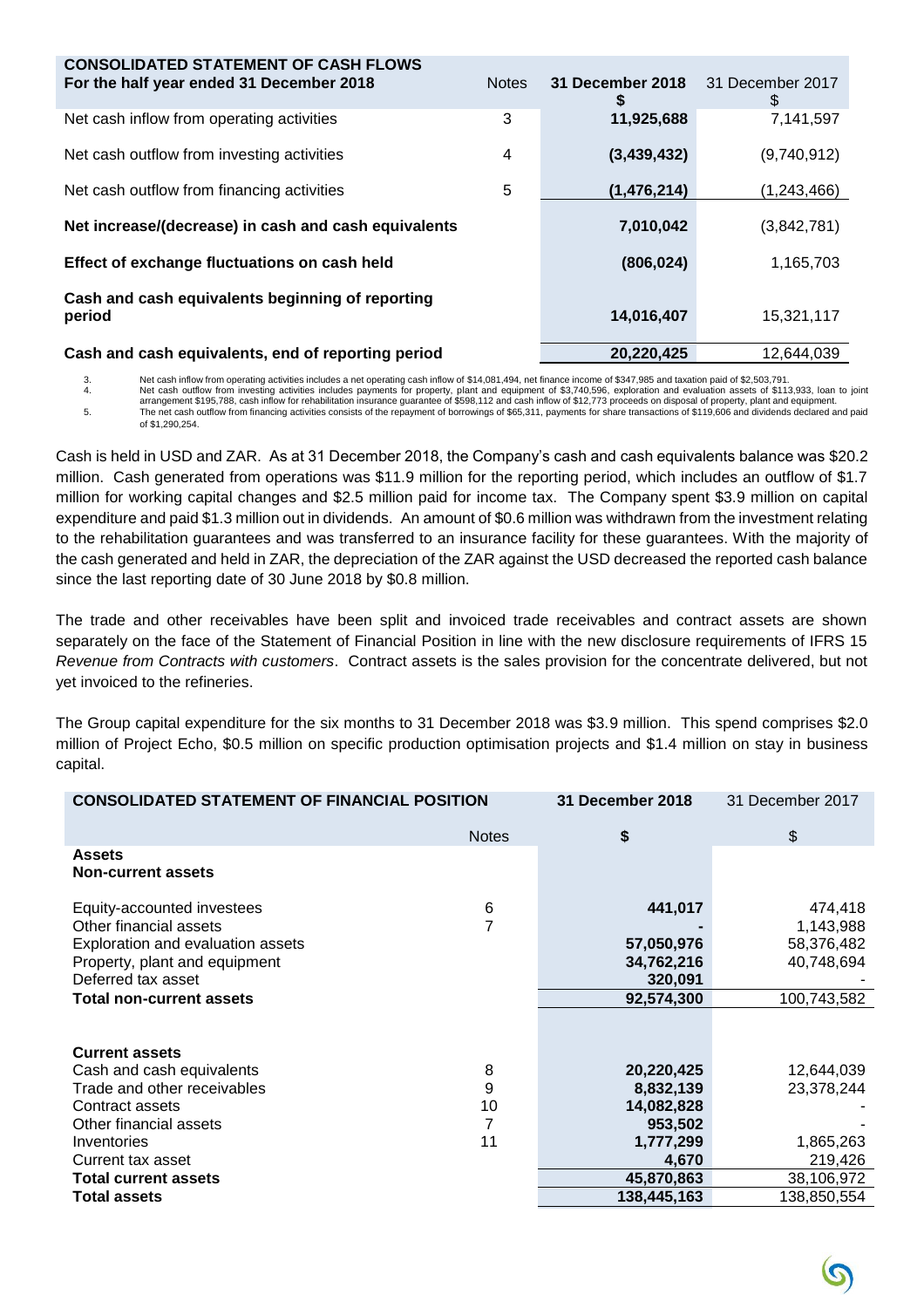| <b>CONSOLIDATED STATEMENT OF FINANCIAL POSITION</b><br>(continued) |                 | <b>31 December 2018</b>   | 31 December 2017 |
|--------------------------------------------------------------------|-----------------|---------------------------|------------------|
|                                                                    | <b>Notes</b>    | \$                        | $\mathfrak{S}$   |
| <b>Equity and liabilities</b><br><b>Shareholders' equity</b>       |                 |                           |                  |
| Issued capital                                                     | 12 <sup>2</sup> | 2,897,248                 | 2,911,337        |
| Reserves                                                           | 13              | 64,972,265                | 74,874,672       |
| Retained profits                                                   |                 | 46,697,114                | 35,437,010       |
| <b>Total equity</b>                                                |                 | 114,566,627               | 113,223,019      |
| <b>Non-current liabilities</b>                                     |                 |                           |                  |
| Interest-bearing loans and borrowings                              | 14              | 190,090                   | 267,212          |
| Provisions                                                         | 15              | 3,620,057                 | 3,884,511        |
| Deferred tax liability                                             |                 | 14,265,371                | 15,941,435       |
| <b>Total non-current liabilities</b>                               |                 | 18,075,581                | 20,093,158       |
| <b>Current liabilities</b><br>Trade and other payables             |                 | 5,623,866                 | 5,382,368        |
| Interest-bearing loans and borrowings<br>Current tax liability     | 14              | 151,794<br>27,358         | 150,828<br>1,181 |
| <b>Total current liabilities</b>                                   |                 | 5,803,018                 | 5,534,377        |
| <b>Total liabilities</b>                                           |                 |                           |                  |
|                                                                    |                 | 23,878,536<br>138,445,163 | 25,627,535       |
| Total liabilities and shareholders' equity                         |                 |                           | 138,850,554      |

6. Equity-accounted investees consist of a 50% interest in a joint arrangement research and development project, TS Consortium, which operates a pilot pelletiser plant in South Africa. 7. Other financial assets mainly consist of the investment linked to the rehabilitation insurance guarantee and the loan receivable granted to TS Consortium from Sylvania South

Africa (Pty) Ltd, a South African subsidiary of the Group. 8. The majority of the cash and cash equivalents are held ZAR and USD. ZAR denominated balances make up \$13,975,489 (ZAR 201,271,511) of the total cash and cash equivalents

balance. 9. Trade and other receivables consist mainly of amounts invoiced for the sale of PGMs. Refer to note 10.

10. As per IFRS 15 adopted for the financial year starting 1 July 2018, contract assets are separated from trade receivables. 11. Inventory held is stores and consumables for the SDO.

12. The total number of issued ordinary shares at 31 December 2018 is 289,724,772 Ordinary Shares of US\$0.01 each (including 4,209,635 shares held in treasury). A total of 1,408,889 shares were cancelled during the half year ending 31 December 2018.

13. Reserves include the share premium, foreign currency translation reserve, which is used to record exchange differences arising from the translation of financial statements of foreign controlled entities, share-based payments reserve, treasury share reserve, the non-controlling interests reserve and the equity reserve.

14. hterest bearing loans and borrowings are secured instalment sale agreements over various motor vehicles and plant and equipment.<br>15. Provision is made for the present value of closure, restoration and

# **C. Mineral Asset Development and opencast mining projects**

The Company has continued to upgrade the value of its mineral asset development activities during the period, so as to be able to continue to defend title. However, until an improvement in market conditions occurs, these activities will incur very limited spend.

## **Grasvally Chrome Project**

The Mining Right granted in Q4 FY2018 has been executed and is in the process of being registered in the Mining Titles Office. Under the Mining Right, rehabilitation of the historical mining area has commenced. A consulting firm has been appointed to prepare financial models and are exploring ways to optimise value through the possible sale of the Grasvally resource.

# **D. CORPORATE ACTIVITIES**

## **Maiden Dividend Approval and Payment**

As announced on 28 August 2018, the Directors of Sylvania recommended the payment of a maiden cash dividend of 0.35 pence per Ordinary Share of \$0.01 in the Company. The shareholders approved this recommendation at the Company's Annual General Meeting held on 23 November 2018 and the payment of the dividend was made on 30 November 2018.

The revised dividend policy, as referenced in the last annual report, has been uploaded onto the Company website.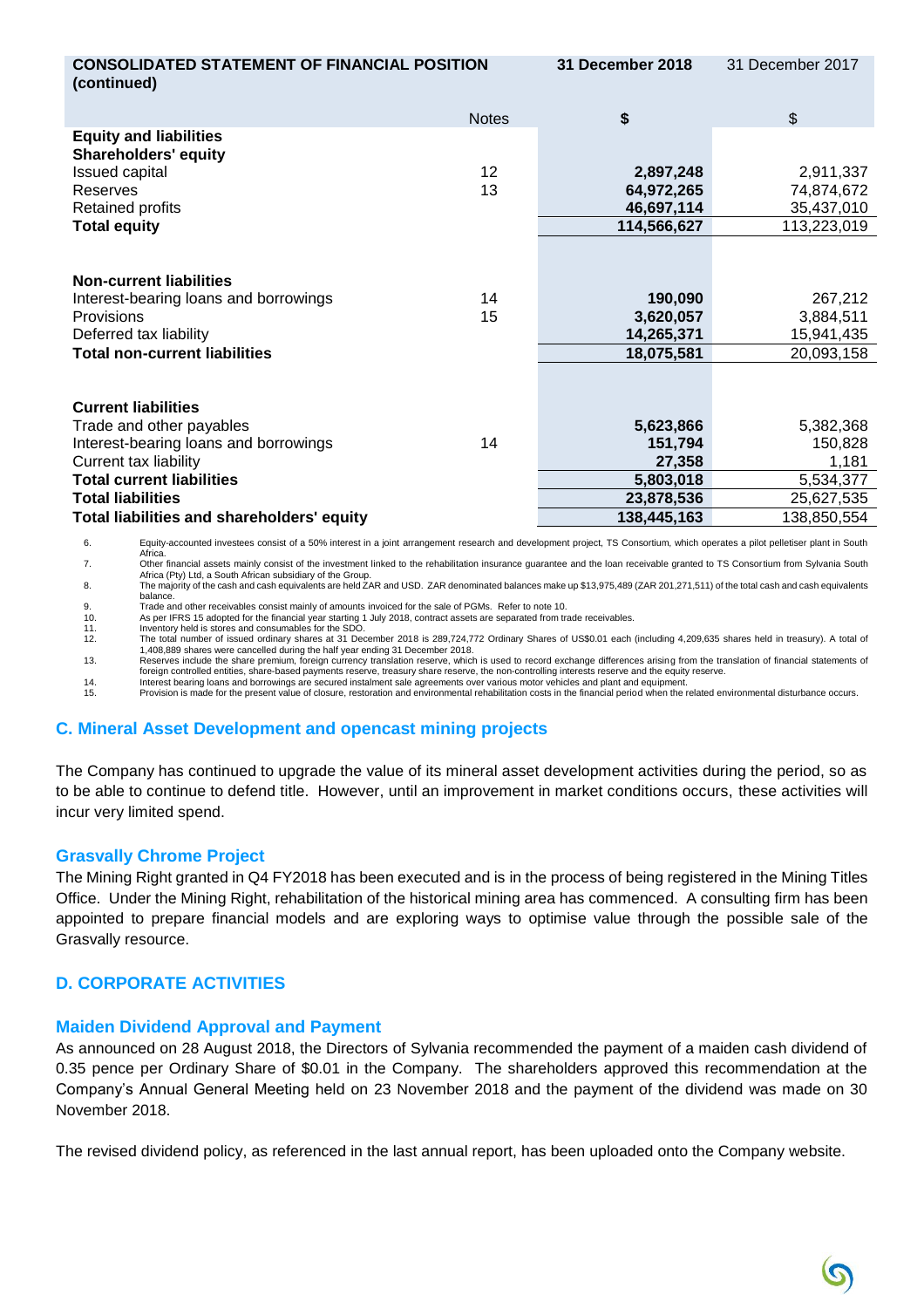#### **Share Buybacks and Cancellation of Shares**

During the period and subsequent to the conclusion of the Share Buyback programme which ran from 21 August 2017 to 24 August 2018, the Company announced that it had cancelled the remainder of 892,257 \$0.01 Ordinary Shares purchased under the programme, as well as a further adjustment to shares held in treasury of 120,000 ordinary shares.

The Company further agreed to buy back 516,632 shares, held by a person discharging managerial responsibilities (PDMR) as defined by the Market Abuse Regulation, at 16.00 pence per Ordinary Share and these were cancelled immediately.

Accordingly, at the end of the period the Company's issued share capital was 289,724,772 Ordinary Shares, of which a total of 4,209,635 Ordinary Shares were held in Treasury. Therefore, the total number of Ordinary Shares with voting rights in Sylvania was 285,515,137 Ordinary Shares.

## **CORPORATE INFORMATION**

| <b>Registered and postal address:</b> | Sylvania Platinum Limited |
|---------------------------------------|---------------------------|
|                                       | Clarendon House           |
|                                       | 2 Church Street           |
|                                       | Hamilton HM 11            |
|                                       | Bermuda                   |
| <b>SA Operations postal address:</b>  | PO Box 976                |
|                                       | Florida Hills, 1716       |
|                                       | South Africa              |

**Sylvania Website**: [www.sylvaniaplatinum.com](http://www.sylvaniaplatinum.com/)

## **CONTACT DETAILS**

| For further information, please contact:      |                      |
|-----------------------------------------------|----------------------|
| Terence McConnachie (Chief Executive Officer) | +44 777 533 7175     |
| <b>Nominated Advisor and Broker</b>           |                      |
| Liberum Capital Limited                       | +44 (0) 20 3100 2000 |
| Richard Crawley / Chris Britton               |                      |
| <b>Communications</b>                         |                      |
| Alma PR Limited                               | +44 (0) 7580 216 203 |
| Josh Royston / Helena Bogle                   |                      |

This announcement is released by Sylvania Platinum Limited and contains inside information for the purposes of Article 7 of the Market Abuse Regulation (EU) 596/2014 ("**MAR**"), and is disclosed in accordance with the Company's obligations under Article 17 of MAR.

For the purposes of MAR and Article 2 of Commission Implementing Regulation (EU) 2016/1055, this announcement is being made on behalf of the Company by Terence McConnachie.